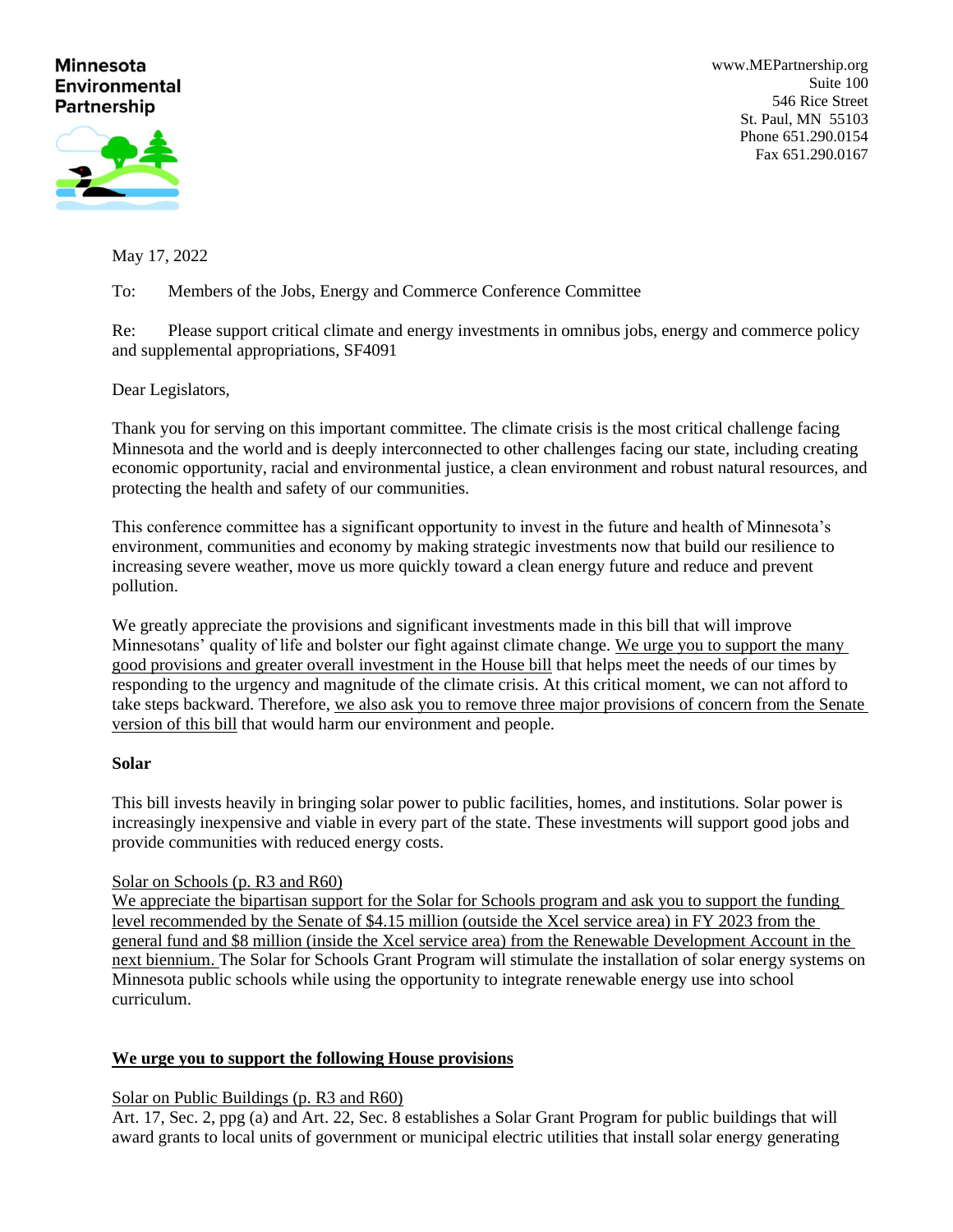systems on public buildings. The bill invests a total of \$8 million - \$4 million from the General Fund and \$4 million from the Renewable Development Account - in initial funding for this program.

## Electrical Panel Upgrades (p. R12)

Art. 18, Sec. 2, ppg (b) invests \$4 million from the Renewable Development Account to establish a pilot program for awarding grants to owners of single-family and multifamily homes to upgrade electrical panels to advance electrification.

### Solar Rewards (p. R50-R51)

Article 22, Sec. 3l restores reductions in the financial incentive through the Xcel Energy Solar Rewards program for customers to install solar energy generating systems on their homes. The bill invests an additional \$5 million from the Renewable Development Account in FY 2023 and 2024 and ongoing base funding of \$10 million in 2025.

### Removing Barriers to Rooftop Solar (p. R64)

Art. 21, Sec. 11 removes barriers that prevent Minnesotans that live and own homes in homeowner associations from installing rooftop solar systems on their homes. Around one-quarter of Minnesotans live in one of the over 7,700 HOAs. This will increase the growth of rooftop solar in the state, as well as reduce energy bills and increase the value of people's homes.

### Energy Storage Incentive Program (p. R4)

Art. 18, Sec. 2, ppg (h) invests \$4 million from the Renewable Development Account to create a new solar battery incentive program in the Xcel territory to help people that add batteries to their solar arrays.

## **Electric Vehicle Infrastructure**

This bill invests in electric vehicle charging infrastructure that will play a crucial role in supporting the adoption of EVs in Minnesota. Vehicle electrification is a crucial part of reducing Minnesota's transportation emissions and improving air quality.

## EV Charging in County Government Centers

Art. 17, Sec. 2, ppg (h) and Art. 18, Sec. 2, ppg (f) invests a total of \$1 million - \$500,000 from the General Fund and \$500,000 from the Renewable Development Account - to install a network of electric vehicle charging stations in public parking facilities in county government centers. (p. R3, R13)

#### EV Charging in Parks (p. R7)

Art. 17, Sec. 6 invests \$4.1 million to install electric vehicle charging stations in public parking facilities located in state and regional parks.

#### EV Charging at Rest Areas (p. R7-R8)

Art. 17, Sec. 7, ppg (a) invests \$2.1 million to install electric vehicle charging stations at highway safety rest areas.

#### EV Charging in Parking Facilities (p. R8)

Art. 17, Sec. 8, ppg (a) provides \$133,000 to enable modification of the State Building Code to address needs for electric vehicle charging in parking facilities in new commercial and multifamily buildings that provide on-site parking. Art. 16, Sec. 8, ppg (a)

#### Bus Fleet Electrification (p. R15)

Art. 18, Sec. 3 invests \$3 million for Metropolitan Council to purchase EV buses, a critical boost to Metro Transit's work to electrify its bus fleet.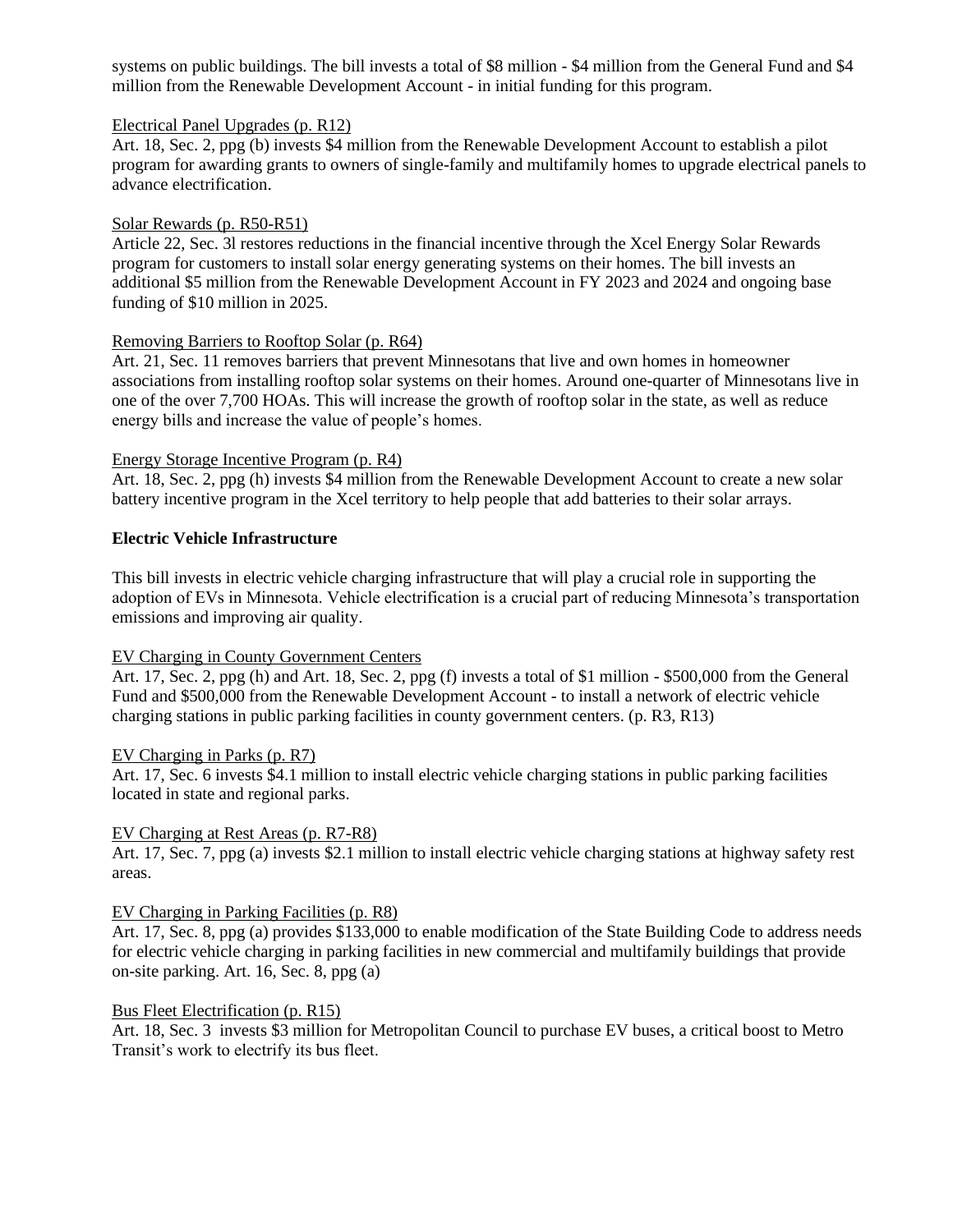## **Weatherization**

This bill invests in weatherization for Minnesota homes. Buildings are one of the largest and most challenging sectors for carbon emissions and improving weatherization will help to sharply cut those emissions and save Minnesotans money on their energy bills, especially benefitting lower income communities by making their homes more energy-efficient and safe.

## Weatherization Assistance (p. R1-R2)

Art. 17, Sec. 2, ppg (b) invests \$30 million in one-time dollars to provide grants to community action agencies and other agencies to weatherize residences and to install preweatherization measures in residential buildings occupied by eligible low-income households. We are especially pleased to see that this investment will be ongoing with a base of \$15 million.

## **Competitiveness Account**

Minnesota's competitiveness account enables the state to leverage federal dollars for clean energy projects, and short-term capacity needs to help businesses, the state and disadvantaged communities across Minnesota to compete for the opportunities created by this law.

## Competitiveness Fund (p. R3, R14)

Article 17, Sec. 2, ppg (f) includes \$10 million in General Fund dollars to the state competitiveness account to leverage federal formula and competitive funds for energy-related infrastructure and clean energy investments in Minnesota.

Article 18, Sec. 2, ppg (j) The bill includes \$10 million in Renewable Development Fund dollars for similar investments, which must specifically benefit customers of Xcel Energy or the Prairie Island Indian Community or its members - the latter of whom bear the burden of nuclear waste storage on their land.

## **Job Training and Equity**

This bill helps to advance equity by providing clean energy training for people of color, immigrant communities, and low-income people that are unemployed or underemployed.

## Energy Efficiency Job Training

Art. 17, Sec 4, ppg (a) invests \$500,000 for a grant to Unidos MN Education Fund and New Justice Project MN to address employment and economic disparities for people of color, immigrant communities, and lowincome unemployed or underemployed individuals. This funding will support preapprenticeship and workforce training, career development, worker rights training, employment placement and entrepreneurship support, related support services, and the development of transferable skills in high-demand fields related to construction, clean energy, and energy efficiency.

## **There are three major provisions of concern from the Senate language of this bill. We ask that you remove them from the final version.**

# Lifting nuclear moratorium (p. R108-R109)

Article 5, Section 7 - We are deeply concerned about this proposed repeal of the state's nuclear moratorium that would remove the prohibition on the issuance of a certificate of need for the construction of new nuclear powered electric generating plants. Nuclear waste from nuclear power plants is highly radioactive and presents a clear threat to the health and safety of Minnesotans. Lifting this moratorium could advance the construction of new nuclear power plants and increased production of nuclear waste when there is still no mechanism in place for the long-term safe storage and removal of nuclear waste. As an example, the Prairie Island Indian Community sits a mere 700 yards from the Prairie Island Nuclear Power plant and the fortyseven casks of highly radioactive spent nuclear fuel. They are the closest community in the country to a nuclear power plant. Every day they, along with other vulnerable communities who reside closest to nuclear power plants, bear the burden of our nation's failed nuclear waste disposal policy. We should not build new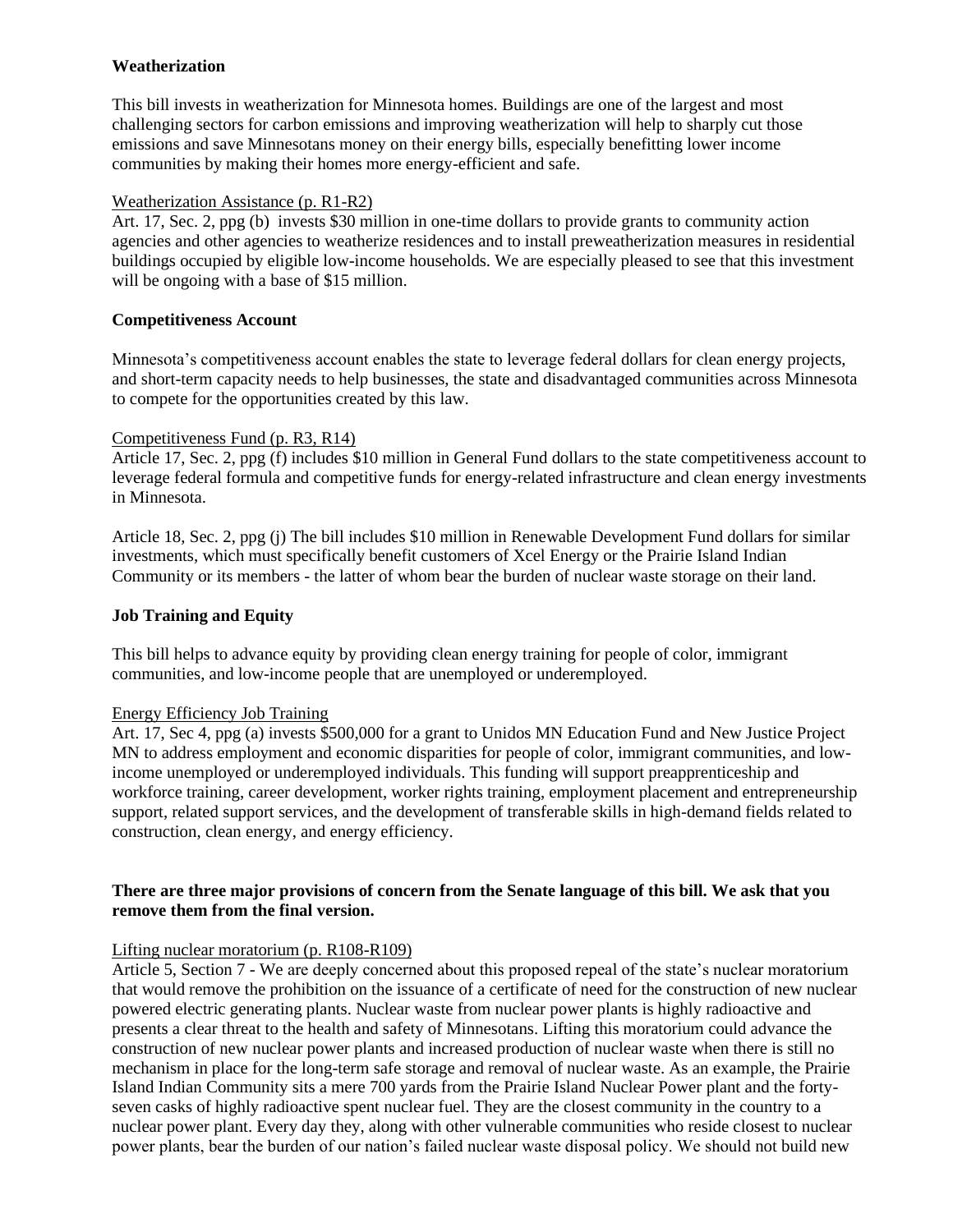facilities to create more waste when we have yet to resolve the long-term disposal of the waste we already have on hand.

### Prohibition on Ban on Natural Gas or Propane Hookups (p. R64)

Article 5, Section 24 would prohibit local government entities from adopting an ordinance, resolution, code, policy, or permit requirement that prohibits or has the effect of preventing a utility from connecting or supplying natural gas or propane to a building or utility customer. This proposed policy would undermine local control and the ability of the local governments to take actions to mitigate climate impacts, protect their residents and communities and move us toward renewable energy opportunities and away from fossil fuel dependence.

## Carbon Capture and Sequestration (CCS) (p. R100-R101)

Article 1, Section 22 [216H.022] would support the development and deployment of carbon capture and sequestration technologies in Minnesota that demonstrate at least an 80 percent capability of carbon capture. This is an area where industry needs to be pushed to do more and without very specific safeguards, CCS facilities could be incentivized that will actually take us backward on the climate. Industry claims that it can achieve 90% efficiency – the state of Minnesota should hold them to these claims rather than accepting a lower target of 80%.

Secondly, there are a number of possible unintended consequences that could result from a blanket endorsement of CCS without significant qualifications, including; a) captured carbon could be used as a fracking material for Enhanced Oil Recovery (EOR), b) the State could reward a CCS facility for getting captured carbon into the ground, without safeguards to ensure that carbon stays in the ground, c) we need to anticipate the risk of potential negative environmental or human health effects from the initial production and transportation of captured carbon, or future failure of CCS facilities including secondary effects of increased ethanol production and from the construction and utilization of CO2 pipelines, and d) in the best-case scenario, CCS technology could be used to remove carbon from existing facilities for which a greener alternative does not yet exist. This proposal needs more discussion and evaluation before being enacted.

## **Conclusion**

As you proceed with negotiations over legislative investments this session, we ask that you approve these critical investments in Minnesota's climate and economy that will support a brighter energy future, equity, good-paying jobs, and protect public health by reducing pollution. We look forward to working with you to support these programs and policies.

Sincerely,

More

Steve Morse Executive Director

*Submitted on behalf of the organizations on the following page.*